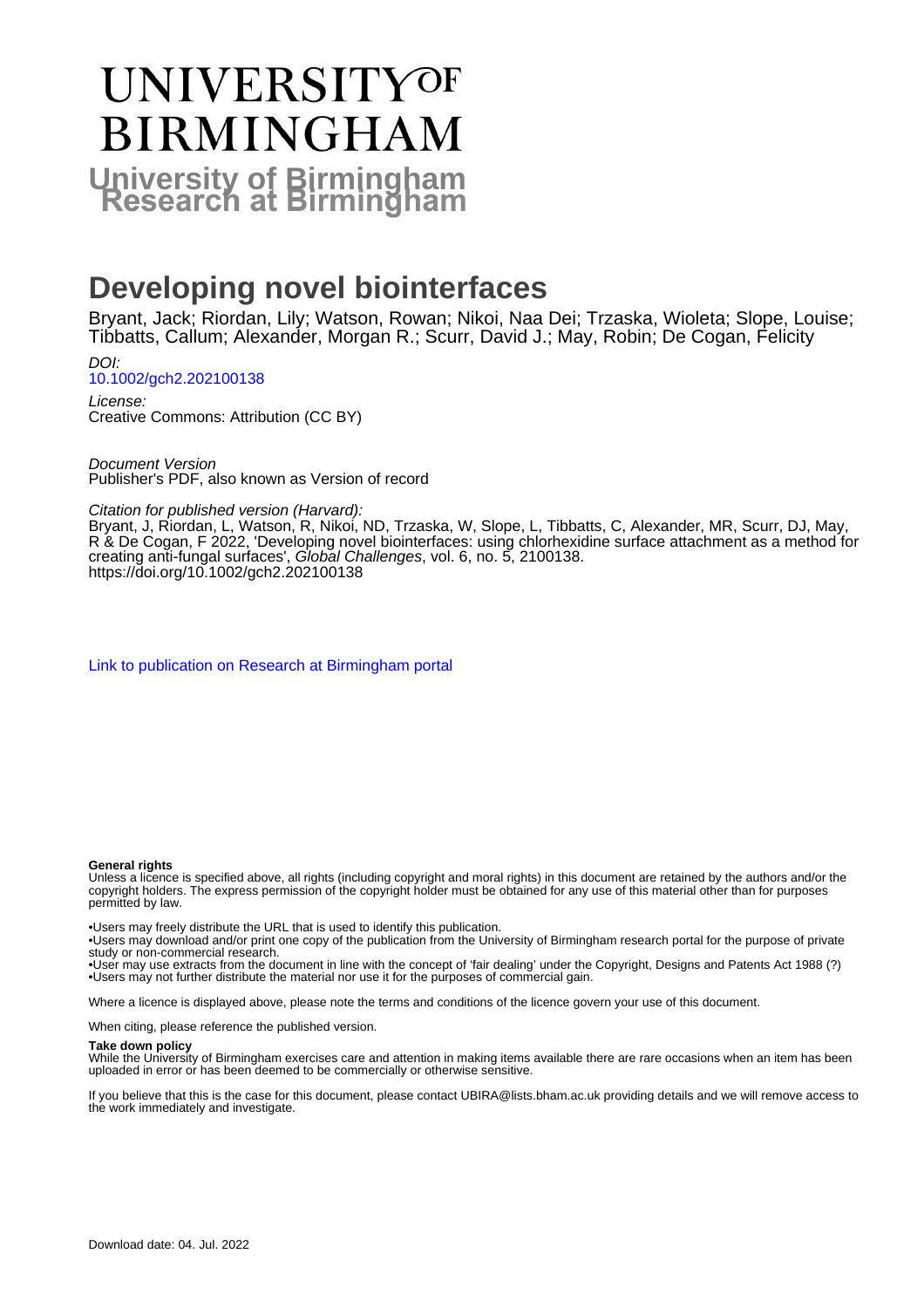**www.global-challenges.com**

## **Developing Novel Biointerfaces: Using Chlorhexidine Surface Attachment as a Method for Creating Anti-Fungal Surfaces**

*Jack A. Bryant, Lily Riordan, Rowan Watson, Naa Dei Nikoi, Wioleta Trzaska, Louise Slope, Callum Tibbatts, Morgan R. Alexander, David J. Scurr, Robin C. May, and Felicity de Cogan\**

**There is an increasing focus in healthcare environments on combatting antimicrobial resistant infections. While bacterial infections are well reported, infections caused by fungi receive less attention, yet have a broad impact on society and can be deadly. Fungi are eukaryotes with considerable shared biology with humans, therefore limited technologies exist to combat fungal infections and hospital infrastructure is rarely designed for reducing microbial load. In this study, a novel antimicrobial surface (AMS) that is modified with the broadspectrum biocide chlorhexidine is reported. The surfaces are shown to kill the opportunistic fungal pathogens** *Candida albicans* **and** *Cryptococcus neoformans* **very rapidly (<15 min) and are significantly more effective than current technologies available on the commercial market, such as silver and copper.**

#### **1. Introduction**

Between 7 and 10% of patients in a healthcare setting will acquire an infection during or after their stay and the prevalence of hospital-acquired infections (HAIs) can be as high as 51% of patients in intensive care units  $(ICUs).$ <sup>[1]</sup> The recent COVID-19 pandemic has highlighted the risk and impact of HAIs, with the rate of hospital-acquired SARS-CoV-2 infection at hospitals providing acute and general care being 12–15%.[2,3]

J. A. Bryant, L. Riordan, R. Watson, N. D. Nikoi, L. Slope, C. Tibbatts, F. de Cogan Institute of Microbiology and Infection University of Birmingham Birmingham B15 2TT, UK E-mail: f.decogan@bham.ac.uk W. Trzaska, R. C. May School of Biosciences University of Birmingham Birmingham B15 2TT, UK M. R. Alexander, D. J. Scurr Advanced Materials and Healthcare Technologies Division School of Pharmacy University of Nottingham Nottingham NG7 2RD, UK

The ORCID identification number(s) for the author(s) of this article can be found under https://doi.org/10.1002/gch2.202100138.

© 2022 The Authors. Global Challenges published by Wiley-VCH GmbH. This is an open access article under the terms of the Creative Commons Attribution License, which permits use, distribution and reproduction in any medium, provided the original work is properly cited.

#### **DOI: 10.1002/gch2.202100138**

While the majority of non-COVID-19 related HAIs are caused by antimicrobial resistant bacterial pathogens, up to 20% of HAIs are caused by fungal species, many of which are able to survive for long periods on surfaces.<sup>[4,5]</sup> Globally, fungal diseases kill more than 1.5 million people and affect almost 1 billion with this being exacerbated by the COVID-19 pandemic causing a rise in fungal infection cases associated with COVID-19 patients.[6-8] Among the major fungal pathogens, *Candida* species account for the majority of mucosal infections, including approximately 700 000 invasive infections globally each year.[9,10] Whereas, *Cryptococcus*

species are the cause of cryptococcal meningitis in AIDS/HIV patients, infecting 1 million annually with mortality exceeding 50%.[6,7] Despite the large impact these species have, fungal diseases represent an understudied source of HAI that requires additional focus, including the development of technologies aimed at preventative measures.

Prior to the last decade, the surface environment was assumed to play a negligible role in the spread of infectious agents within the hospital environment. However, more recent evidence has demonstrated that the surface environment plays a role in the transmission of important pathogens and the spread of antimicrobial resistance.<sup>[11-14]</sup> Infectious SARS-CoV-2 has been shown to be stable on stainless steel surfaces, a common material of choice in the hospital environment, for >28 days at 20 °C.[15] Further to this, pathogenic *Escherichia coli* is able to survive on stainless steel at room temperature for  $>28$  days<sup>[16]</sup> and *Candida albicans* for >7 days.<sup>[17]</sup> While the survival of *Cryptococcus neoformans* hasn't been tested on solid surfaces, it is known to survive for >30 days on various textile fibres.<sup>[18]</sup> Thus, surfaces represent a potential route through which to prevent the spread of pathogenic organisms and potentially curb the spread of antimicrobial resistance on surfaces. Besides cleaning regimens, current antimicrobial surface technologies used to combat the spread of HAIs within healthcare settings take one of three strategies to prevent or reduce microbial contamination: incorporation of a biocide to be released or mediate contact-dependent killing, anti-adhesive approaches or a combination of these two approaches.<sup>[19-21]</sup> Antimicrobial surfaces incorporating a biocide can contain active eluting agents such as copper surfaces or materials impregnated with silver ions.[21] However, both antimicrobial copper and silver ion technologies

*Global Challenges* **2022**, 2100138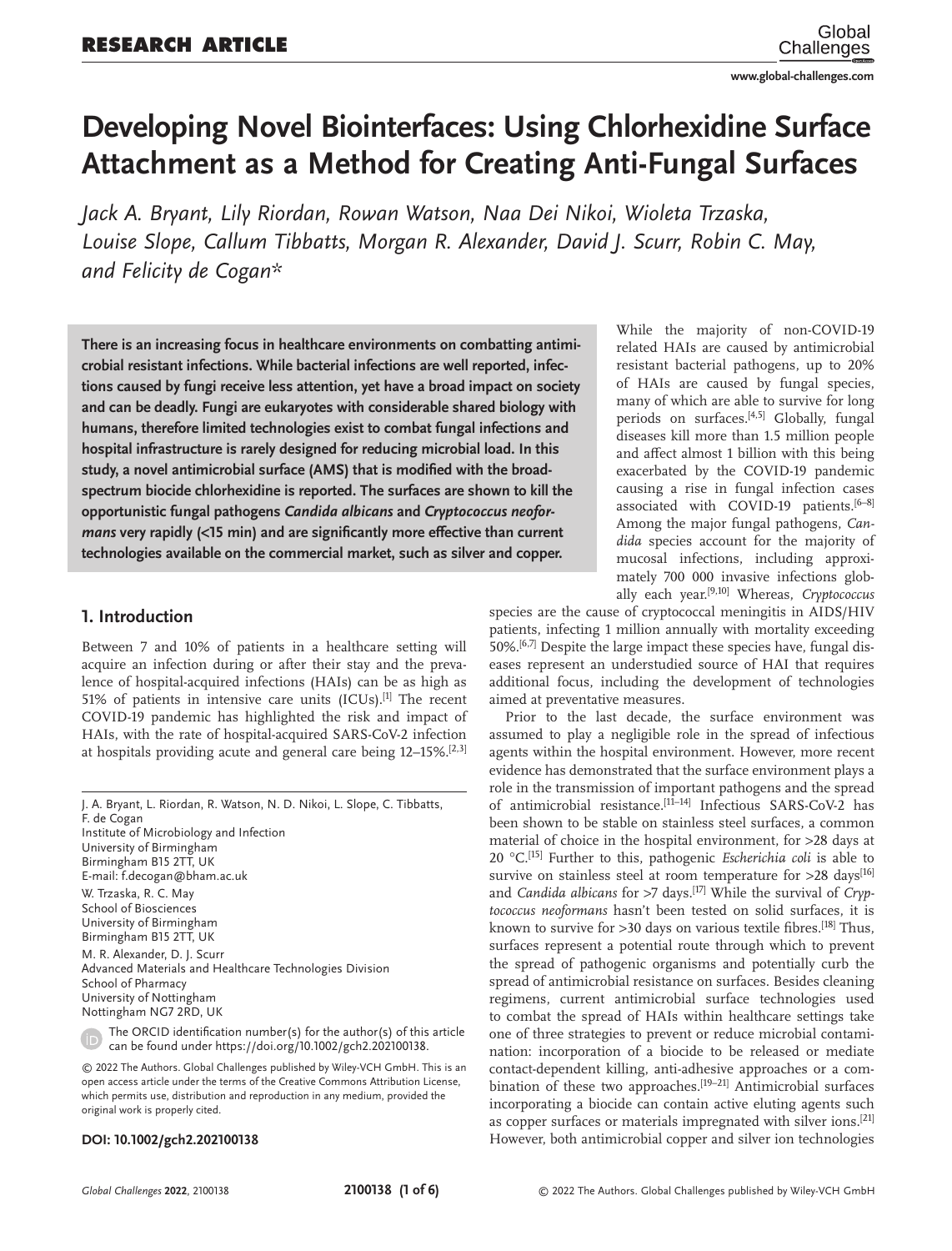can have limited efficacy, especially when employed in the hospital environment, due to differences in surface type and the time required for killing.<sup>[22]</sup> Another emerging technology includes surfaces that kill microorganisms when activated by light,<sup>[23]</sup> but the requirement to be in direct sunlight limits the applicability of these systems. Due to these limitations, the uptake of these technologies into the healthcare setting has been limited.

DVANCED

**JCE NEWS** 

We recently demonstrated the ability to bond an antimicrobial peptide to a steel surface, which imparted antimicrobial properties upon the treated surface when tested against both Gram-positive and Gram-negative bacteria.<sup>[24]</sup> Stainless steel is the material of choice in the majority of healthcare settings, which led us to our decision to demonstrate the direct bonding of antimicrobials to this material in particular. While we have previously demonstrated that these antimicrobial surfaces (AMS) are active against known bacterial pathogens, the efficacy of this technology against opportunistic fungal pathogens has yet to be investigated. Here, we demonstrate the feasibility of chemically bonding an alternative broad-spectrum antimicrobial, chlorhexidine, to steel surfaces. We then demonstrated the capacity of this material to effectively kill fungal pathogens within minutes. This work shows that the antimicrobial surface technology we have developed previously can be modified with an alternative biocide and that the antimicrobial surfaces are active against the majority of pathogenic microorganisms encountered in the healthcare environment.

#### **2. Results**

#### **2.1. Surface Coating and Characterization**

We have previously shown that nitriding can be used as a method of surface activation to allow a peptide to be bonded to an inert surface.<sup>[24]</sup> Here, we have expanded this principle to create a platform technology in which nitrided surfaces can be used to incorporate organic molecules other than antimicrobial

peptides. In this work, we have used chlorhexidine as a representative to demonstrate that the steel surface, following nitride activation and incubation with DIEA and HBTU catalysts, can be functionalized in a variety of ways beyond the use of antimicrobial peptides. Surfaces were nitrided, cleaned and incubated with chlorhexidine in a coating mixture modified from that reported previously to facilitate surface coating with chlorhexidine to create the AMS.<sup>[24]</sup> The presence and distribution of chlorhexidine was then confirmed using time-of-flight secondary ion mass spectrometry (ToF-SIMS). Analysis of the AMS showed a peak at m/z 151, which corresponds to the  $C_7H_4N_2Cl^-$  fragment ion that is associated with chlorhexidine (**Figure 1**A).[25] This peak was only detected on surfaces functionalized with chlorhexidine, therefore confirming chlorhexidine coating and a lack of chlorhexidine on both of the control surfaces. Analysis of ToF-SIMS chemical images showed chlorhexidine to be distributed uniformly across the whole surface of AMS steel (Figure 1B).

Having confirmed successful coating of the surfaces with chlorhexidine we then imaged the surfaces using low magnification light microscopy to assess any potential large scale imperfections from the coating process. Comparison of the control steel, nitrided steel and AMS steel at 56  $\times$  magnification demonstrated no major structural defects from any stage of the treatment process. Darkening of the nitrided surfaces was observed upon visual inspection and this is corroborated by microscopy images. Some surface deposits were also noted on the AMS upon visual inspection, however, these were removed by gentle washing in deionized water prior to imaging (**Figure 2**A). We then analyzed the hydrophobicity of the surface at different stages of the treatment process to understand how the treatment affects surface properties. Water contact angle analysis showed that nitriding the surface significantly increases hydrophobicity with a water contact angle of  $105 \pm 19^{\circ}$ , compared to the control untreated surface, which was  $68 \pm 8^\circ$  (Figure 2B). However, once chlorhexidine was applied to the surface, the AMS had a water contact angle of 23  $\pm$  6°, which demonstrates a significant reduction of hydrophobicity compared



Figure 1. AMS analysis using ToF-SIMS. ToF-SIMS 4 × 4 mm scan of AMS stainless steel A). Quantification of the C<sub>7</sub>H<sub>4</sub>N<sub>2</sub>Cl- peak (*m*/z–151). Error bars show standard deviation, \* denotes statistical significance of < 0.05, *n* = 3. B). ToF-SIMS images of control or AMS steel showing a 300 μM × 300 μM region. Total ion count and the  $C_7H_4N_2Cl$ - count are shown.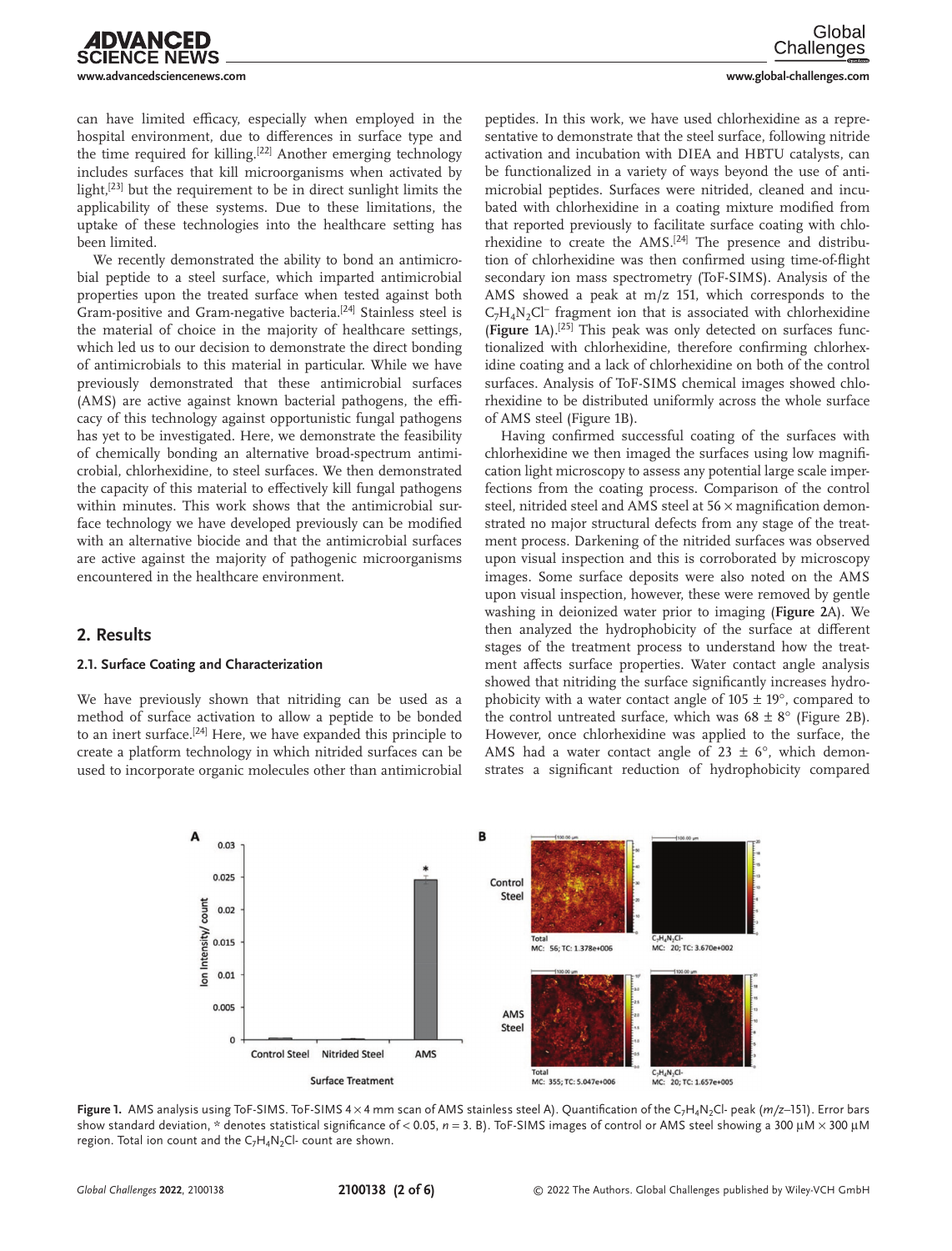**www.advancedsciencenews.com www.global-challenges.com**



Figure 2. Surface properties of AMS steel. A) White light stereo microscopy of control steel, nitrided steel and AMS steel surfaces at 56 x magnification demonstrating minimal large scale surface property changes through treatment. B) Water contact angle of surfaces at different stages of the surface treatment. Error bars show standard deviation,  $n = 9$  and  $*$  denotes statistical significance <0.05.

to the control untreated surfaces (Figure 2B). Therefore, full treatment of the surface leads to a decrease in hydrophobicity when compared to the untreated surface.

#### **2.2. Anti-Fungal Efficacy of AMS Steel**

ANCED

Having established that chlorhexidine can be used to stably coat stainless steel, we next assessed the anti-fungal efficacy of stainless steel AMS against the opportunistic fungal pathogens *C. albicans* and *C. neoformans*. Killing was assessed over the course of 60 min using uncoated stainless steel as a control. Cells were added to the surface at ≈1 × 10<sup>8</sup> CFU (colony forming units) mL<sup>-1</sup>, and recovered at intervals throughout the time course (**Figure 3**A,B).

The AMS steel demonstrated complete killing of *C. albicans* and *C. neoformans* within 15 min, whereas no significant changes in survival were observed for either organism exposed to the uncoated control steel over the time course (Figure 3A,B).

Anti-fungal efficacy was also monitored using live/dead staining and fluorescence microscopy. Cells were stained and fixed after 30 min before being imaged on the surface by confocal fluorescence microscopy. Cells applied to control stainless steel were shown to be impermeable to the Live-or-Dye dead cell indicator, demonstrating survival on the control surface (Figure 3C). However, cells on the AMS surfaces accumulated the Live-or-Dye dead cell indicator signifying that the AMS surface had successfully killed the fungal cells applied within 30 min (Figure 3D). On neither surface was there migration outside of the area of application within the 30 min incubation window. However, the pattern of cell distribution within the dried droplet appeared to be affected by surface treatment. Cells aggregated around the droplet periphery when applied to the control surfaces, whereas a more even distribution was observed on AMS steel, likely because of changes in surface hydrophobicity.

Having confirmed the anti-fungal efficacy of the AMS stainless steel, we then compared it to commercially available technologies: copper surfaces and silver ion impregnated surfaces. To compare anti-fungal efficacy of the different surfaces, *C. albicans* or *C. neoformans* were added to each surface at ≈1 × 10<sup>8</sup> CFU mL<sup>-1</sup> and CFU were quantified after 30 min incubation (**Figure 4**). Recovered CFU for the commercial silver ionimpregnated surface and antimicrobial copper surfaces were comparable to the untreated steel control demonstrating no measurable anti-fungal effect of these technologies during the time course used in this experiment. In contrast, the AMS steel demonstrated complete killing of both *C. albicans* and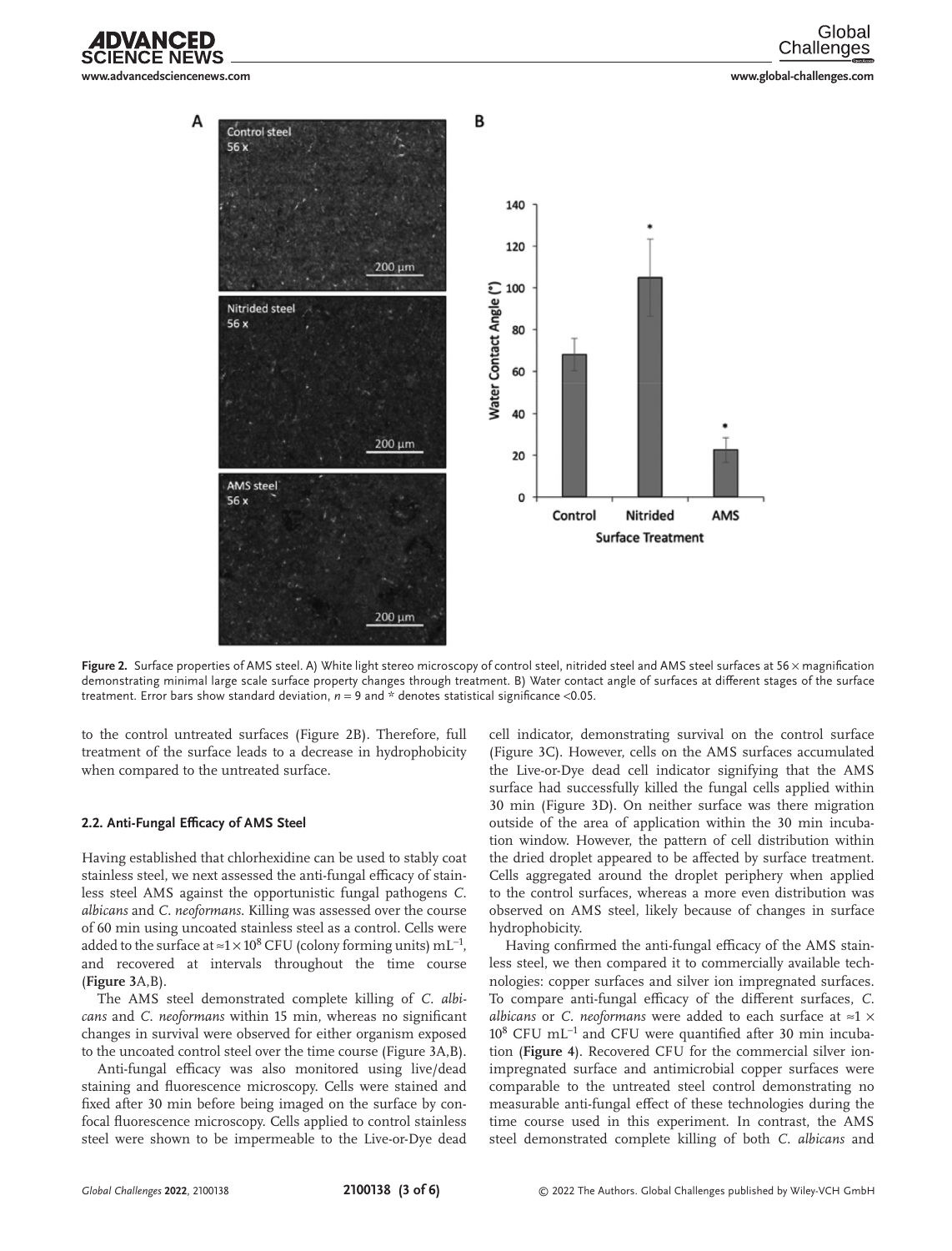

Global Challenges



**Figure 3.** Antifungal efficacy of AMS steel. Average CFU mL−<sup>1</sup> of A) *C. albicans* and B) *C. neoformans* surface inoculum over 60 min exposure to control steel or AMS steel. Fungi were cultured in 5 mL YPD broth at 30 °C for ≈18 h with shaking (180 rpm) before being adjusted to ≈1 × 108 CFU mL $^{\!-\!1}$ . Cultures were pipetted onto test surfaces as  $9 \times 1$  µl drops in a simulated splash test  $\approx 1 \times 10^6$  cells per surface) and incubated at room temperature for the designated time before cells were recovered, diluted and grown on potato dextrose agar for determination of CFU. Control steel samples are represented by a solid line, and AMS steel samples by a dashed line. Each data point represents the average of three independent assays with error bars showing standard deviation. Each experiment is representative of three independent experiments. C) Live/dead confocal microscopy of *C. albicans* incubated for 30 min on control steel or AMS steel D). Scale bars are 150 µm, and images are representative of all images collected from samples within the treatment group. Green fluorescence indicates live cells, whereas red fluorescence indicates dead cells.

*C. neoformans* within the 30 min incubation. This shows that in the time-frame used for this assay the AMS steel is 100% effective in killing both *C. albicans* and *C. neoformans*, whereas the copper and silver ion impregnated surfaces were ineffective.

#### **3. Conclusion**

Here we demonstrated that the AMS technology we have reported previously can be modified and used with other antimicrobial active molecules such as chlorhexidine.[24] This is of benefit because chlorhexidine is a broad spectrum biocide that is active against organisms from all domains of life,<sup>[26]</sup> including opportunistic fungal pathogens, as demonstrated here. The AMS stainless steel was shown to have good modification across the entire surface and has been shown to be resistant to leaching of the antimicrobial from the surface,  $[24]$ which is an essential requirement for AMS to resist frequent cleaning regimes and usage in the hospital environment.

The inclusion of hydrophobicity into materials has been used to alter microbial survival.<sup>[27]</sup> Increasing the hydrophobicity of a surface is typically targeted at reducing initial microbial adhesion to the surface, therefore minimizing the likelihood of biofilm formation, but it can also behave to impart

biocidal activity on the surface.<sup>[20]</sup> However, the AMS reported here has decreased surface hydrophobicity when compared to the control steel surfaces. While the full role of surface hydrophobicity is not fully understood in this system, it is unlikely to play a strong role in the antimicrobial efficacy. In this instance, we expect that the increased surface contact area of the drops in simulated splash tests would increase the likelihood of microorganism contact with the surface bonded chlorhexidine, facilitating killing.

For AMS to be effective in the field they should rapidly kill microorganisms following contact in order to minimize crosscontamination from high-frequency touch surfaces, such as door handles. Chlorhexidine coated AMS demonstrated quick killing, in under 15 min, whereas commercially available antimicrobial copper, or silver ion impregnated surfaces, were ineffective within this time frame. Other studies have reported kill times of fungi on copper surfaces of 60 min,<sup>[28]</sup> or 120 min,<sup>[29]</sup> and up to several days for silver surfaces.<sup>[30]</sup> However, the time required for effective reduction of the microbial burden does depend on the formulation of copper antimicrobial surface employed and can be as short as 30–60 s, as demonstrated for a recently developed engineered copper material that relies on increased surface area exposure through meso-scale porosity and surface roughness.<sup>[31]</sup> These longer kill times could explain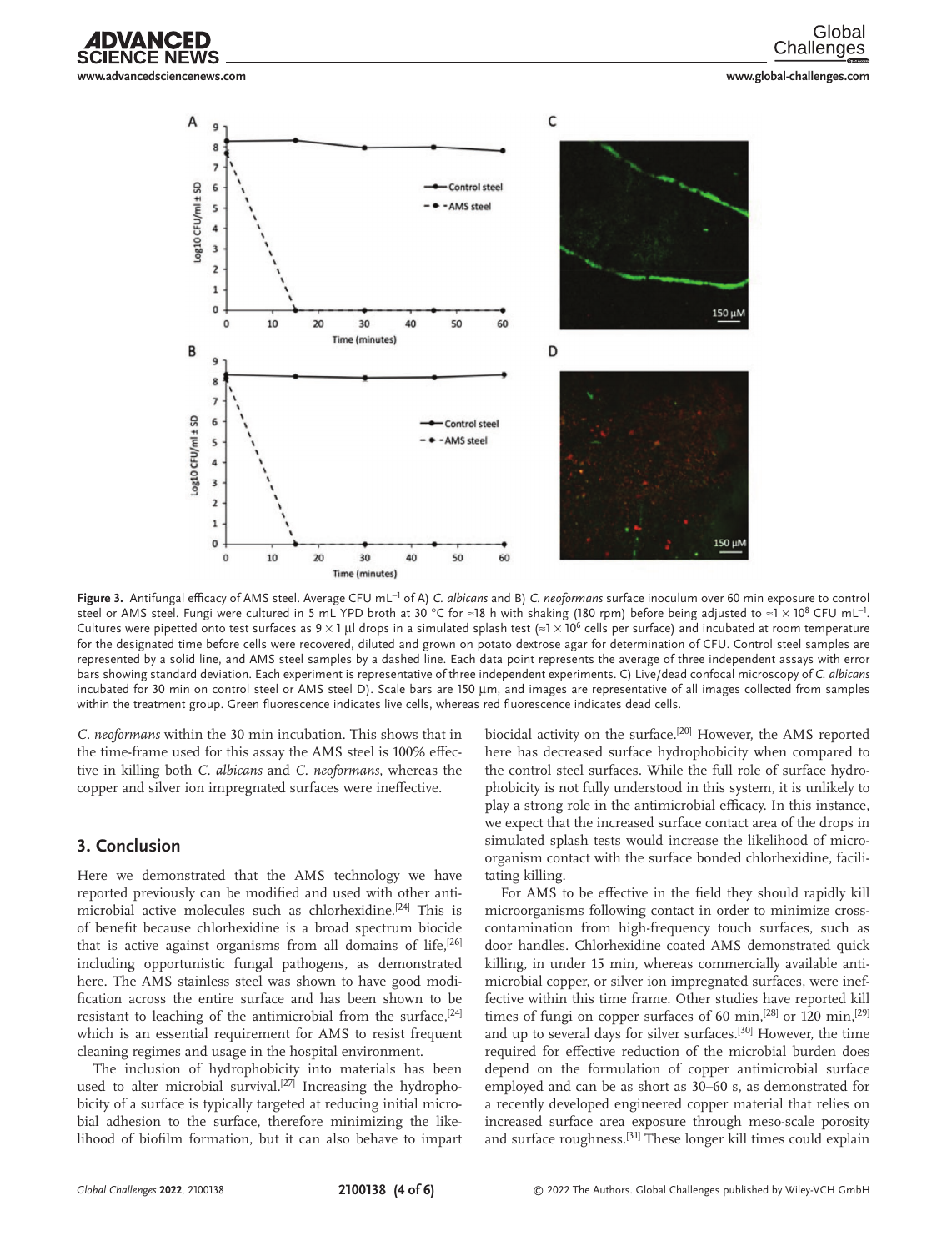

## IDVANCED



**Figure 4.** Comparison of AMS steel to commercially available antimicrobial surfaces. Antifungal effect of AMS surfaces compared to commercially available surfaces. Fungi were cultured in 5 mL YPD broth at 30 °C for ≈18 h with shaking (180 rpm) before being adjusted to ≈1 × 108 CFU mL<sup>−</sup><sup>1</sup> . Cultures were pipetted onto test surfaces as 9  $\times$  1 µl drops in a simulated splash test ( $\approx$ 1  $\times$  10<sup>6</sup> cells per surface) and incubated at room temperature for the 30 min before cells were recovered, diluted and grown on potato dextrose agar for determination of CFU. Each data point represents the average of three independent assays with error bars showing standard deviation. Each experiment is representative of three independent experiments.

why in the time interval used for this study, these surfaces are relatively ineffective by comparison to AMS stainless-steel and this is likely related to the differences in mechanism of action. While antimicrobial copper and silver ion impregnated surfaces require release of metal ions and subsequent uptake by microorganisms to mediate killing, chlorhexidine is bonded to the AMS and not released, therefore being unlikely to kill via this mechanism.[26,32,33] While the precise mechanism of cell killing by the AMS reported here remains to be elucidated, common mechanisms of resistance to chlorhexidine among Gram-negative bacteria involve modifications to the outer membrane profile and the acquisition or increased expression of multidrug efflux pumps.<sup>[34,35]</sup> The lack of biocide release from the surface could potentially facilitate the maintenance of antimicrobial efficacy against resistant strains relying upon multidrug efflux pumps, however this would require further exploration. In conclusion, this novel AMS shows promise in the prevention of surface transmitted infections, not just from bacterial pathogens as demonstrated previously,<sup>[1]</sup> but also from opportunistic fungal pathogens therefore targeting the majority of organisms causing HAIs.<sup>[1,4,5]</sup>

### **4. Experimental Section**

All materials were sourced from Sigma Aldrich, UK, unless otherwise stated. Fungal strains were kindly provided by the host-pathogen interaction research group at the University of Birmingham, UK.

*Antimicrobial Surface Formation*: Steel surfaces were obtained and nitrided commercially by Rubig GmbH, Austria. Following nitriding, the surfaces were cleaned using acetone and then acetonitrile. The surfaces were then incubated in coating mixture (Acetonitrile, 52 mM 2-(1H-benzotriazol-1-yl)-1,1,3,3-tetramethyluronium hexafluorophosphate (HBTU) (Scientific Laboratory Supplies, Hessle, UK), 10% N,Ndiisopropylethylamine (DIEA) and 0.33% chlorhexidine digluconate (CHDG)) 6 mL cm<sup>−</sup><sup>2</sup> of surface with continuous agitation for 16–18 h. Surfaces were then removed and washed with acetonitrile followed by acetone before being air-dried. Control samples were washed with acetonitrile and acetone then air-dried.

*ToF-SIMS*: 3D OrbiSIMS mass spectrometry imaging was performed using a HybridSIMS instrument (ION-TOF GmbH) employing a 30 keV Bi<sub>3</sub><sup>+</sup> primary ion source (0.3 pA target current) in delayed extraction mode to analyze the AMS samples. Data was acquired over a  $4 \times 4$  mm area, with a resolution of 100 pixels per mm with 15 shots per pixel. The data acquisition and analysis was performed with SurfaceLab7 (ION-TOF GmbH). Charge neutralization was performed using a relatively low energy (<2 eV) electron floodgun.

*Water Contact Angle*: Surfaces were prepared as described above. A 15 µL drop of water was applied to the surface of untreated steel and AMS steel. The drop was imaged and the contact angle was measured using Image J. Six surfaces were used per treatment and the angle was measured at both sides of each drop. The data was analyzed using SPSS  $(IBM).$ 

*Stereo Microscopy*: Surfaces were imaged using a Zeiss AxioZoom.V16 with top illumination using an LED ring and a Zeiss Axiocam 503 mono camera. Surfaces were briefly washed with deionized water to remove salt deposits then imaged at  $56\times$  magnification with an exposure time of 3.65 ms.

*Live/Dead Staining*: For live/dead staining, the surfaces were inoculated with 1000 cells of *C. albicans* in potato dextrose broth. The surfaces were incubated at room temperature (RT) for 30 min. Surfaces were washed twice with PBS and stained using a fixable live/dead staining kit (Liveor-Dye, Fixable Live/Dead Staining Kit – #31064 Biotium, UK). The surfaces were fixed using 4% paraformaldehyde and then stored at 4 °C for 16 h. Surfaces were then imaged using a Leica SP8 confocal microscope using a 20×/0.7 dry objective. For imaging of live fungi, the surfaces were excited with a 488 nm laser line and images collected using a 497– 558 nm emission filter. For imaging of dead stained fungi, surfaces were excited at 561 nm and images collected using a 567–701 nm emission filter. Channels were imaged sequentially and  $512 \times 512$  pixel images were acquired at a scan speed of 400 Hz with no frame or line averaging and no accumulation.

*Antifungal Efficacy*: *Candida albicans* SC5314 and *Cryptococcus neoformans* H99 were kindly provided by the Host and Pathogen Interactions group at the University of Birmingham. Fungi were cultured in 5 mL YPD broth (1% yeast extract, 2% bacto-peptone, 2% glucose) overnight at 30 °C for ≈18 h with shaking (180 rpm) before being adjusted to ≈1  $\times$  10<sup>8</sup> CFU (colony forming units) mL<sup>-1</sup>. Both the AMS steel and stainless steel control were placed in a 12-well tissue culture plate (Corning, UK). Cultures were pipetted onto test surfaces as  $9 \times 1$  µl drops in a simulated splash test (≈1 × 10<sup>6</sup> cells per surface). Following a timed incubation on the surface at room temperature, each surface was transferred into 10 ml Dey-Engley's neutralising solution with 7–10 zirconium oxide beads and vortexed for 60 s each. Following this, the solution was serially diluted in sterile PBS and survival assessed by counting CFU after incubation at 30 °C for either ≈16 h for *C. albicans* or ≈40 h for *C. neoformans* on potato glucose agar. Both the control and AMS surface testing was repeated in triplicate for each of the fungal species.

*Comparison of AMS with Commercially Available Antimicrobial Products*: Pieces of commercially available antimicrobial copper and silver ion surfaces were cut into 1 cm<sup>2</sup> pieces and *C. albicans* or *C. neoformans* was applied as described for the AMS. Following a 30 min incubation on the surface at room temperature, each surface was transferred to 10 ml Dey-Engley's neutralizing solution with 7–10 zirconium oxide beads and then vortexed for 60 s each. Following this, the solution was serially diluted in PBS and fungal survival assessed by counting CFU after incubation at 30 °C for ≈16 h for *C. albicans* or ≈40 h for *C. neoformans* on potato glucose agar.

#### **Acknowledgement**

This work was funded by a Royal Academy of Engineering Enterprise Fellowship and a Birmingham Fellowship awarded to FdC. The authors acknowledge the financial support for this work by the Engineering and Physical Sciences Research Council (EPSRC) Grant code: EP/P029868/1.